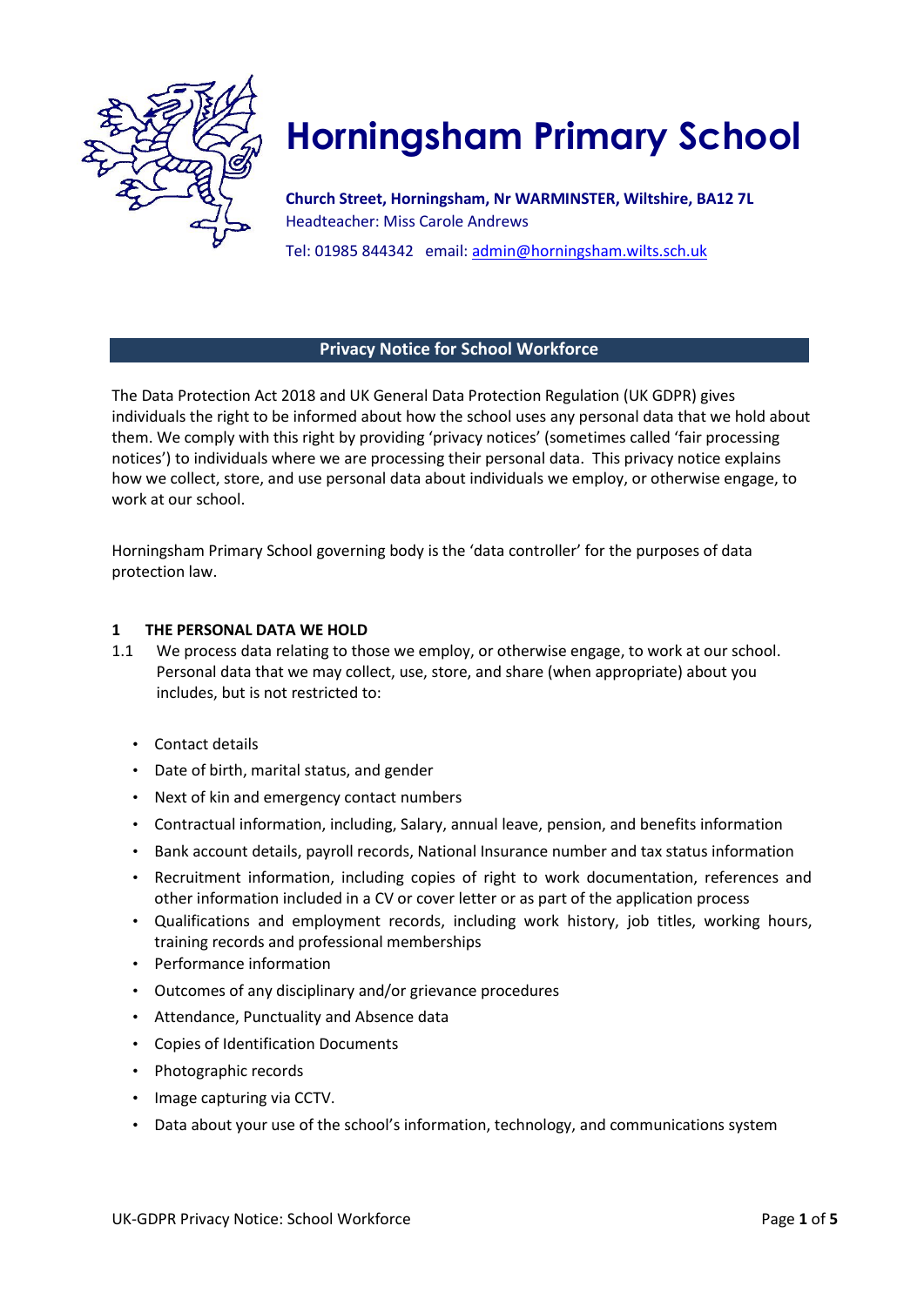- 1.2 We may also collect, store, and use information about you that falls into "special categories" of more sensitive personal data. This includes information about (where applicable):
	- Race, ethnicity, religious beliefs, sexual orientation, and political opinions
	- Trade union membership
	- Health, including any medical conditions, and sickness records

#### **2 WHY WE USE THIS DATA**

2.1 The purpose of processing this data is to help us run the school, including to:

- Fulfil contractual requirements
- Enable you to be paid
- Facilitate safe recruitment, as part of our safeguarding obligations towards pupils
- Support effective performance management
- Inform our recruitment and retention policies
- Allow better financial modelling and planning
- Enable equalities monitoring
- Improve the management and development of workforce data across the sector
- Support the work of the School Teachers' Review Body
- Employment checks, e.g. Right to Work in UK, Disclosure and Barring Checks, etc
- 2.2 If staff members fail to provide their personal data, there may be significant consequences. This includes the following:

#### **3 Employment checks:**

3.1 Failure to provide the school with proof of a right to work in the UK will prevent employment at Horningsham Primary School. Employees found to be working illegally could face prosecution by law enforcement officers.

#### **4 Salary requirements:**

4.1 Failure to provide accurate tax codes and/or national insurance numbers could lead to issues of delayed payments or an employee paying too much tax.

#### **5 OUR LAWFUL BASIS FOR USING THIS DATA**

- 5.1 Horningsham Primary School has the legal right to collect and use personal data relating to members of the workforce. We collect and use personal data to meet legal requirements or legitimate interests set out in the GDPR and UK law, including those in relation to the following:
	- **Article 6 of the UK GDPR**, e.g. the processing is necessary for us to comply with the law.
	- **Article 9 of the UK GDPR** where the data processed is sensitive personal data and is classified as

'Special category data', e.g. data revealing ethnic origin. The GDPR says "In particular, this type of data could create more significant risks to a person's fundamental rights and freedoms. For example, by putting them at risk of unlawful discrimination."

• Education Act 1996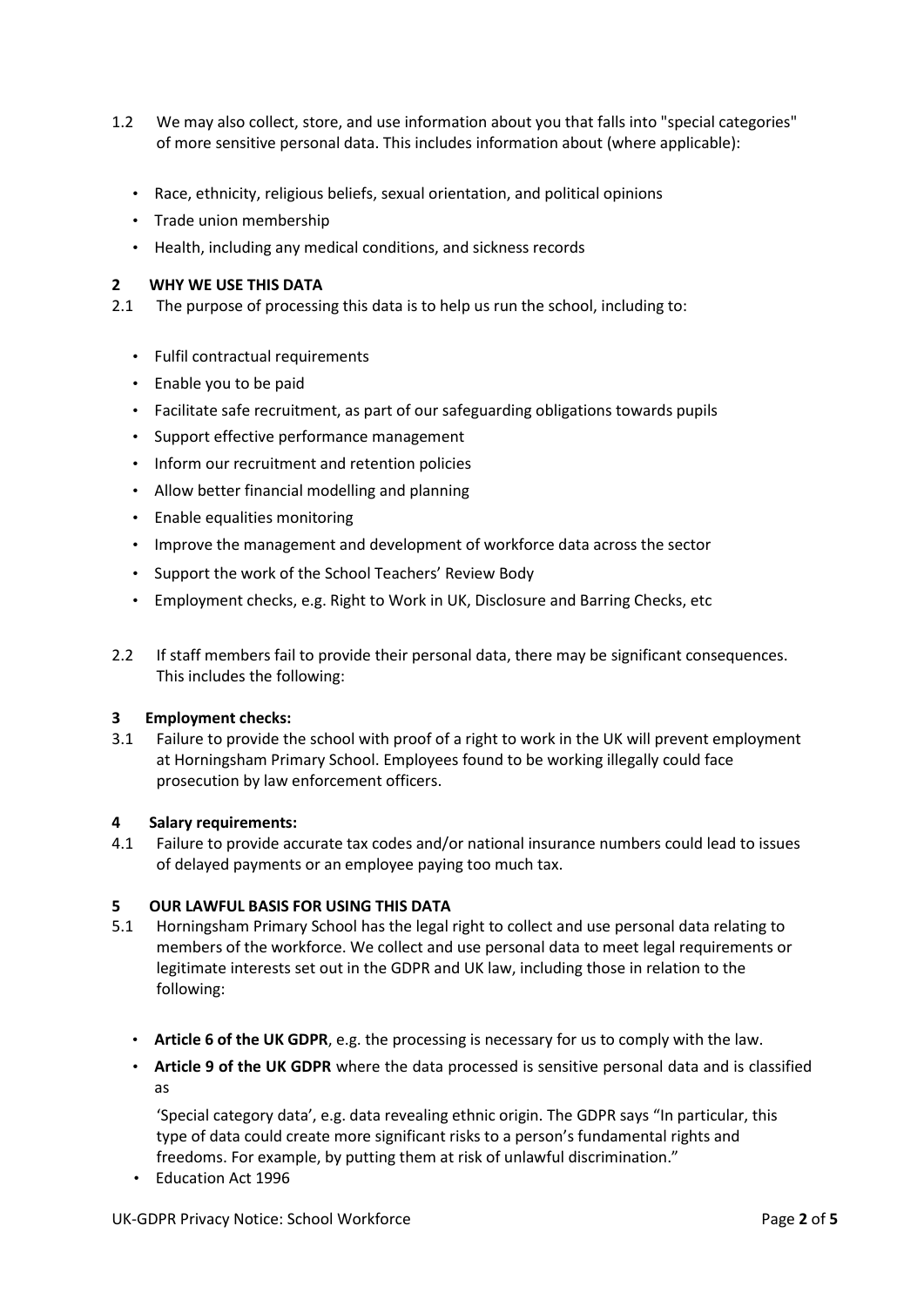- **Education Act 2005 sections 113 and 114** is a statutory requirement on schools and local authorities for the submission of the school workforce census return, including a set of individual staff records
- 5.2 We only collect and use personal information about you when the law allows us to. Most commonly, we use it where we need to:
	- Fulfil a contract we have entered with you
	- Comply with a legal obligation
	- Carry out a task in the public interest
- 5.3 Less commonly, we may also use personal information about you where;
	- You have given us consent to use it in a certain way
	- We need to protect your vital interests (or someone else's interests)
	- We have legitimate interests in processing the data
- 5.4 Some of the reasons listed above for collecting and using personal information about you overlap, and there may be several grounds which justify the school's use of your data.

#### **6 COLLECTING THIS INFORMATION**

6.1 While most of the information we collect from you is mandatory, there is some information that you can choose whether to provide to us. Whenever we seek to collect information from you, we make it clear whether you must provide this information (and if so, what the possible consequences are of not complying), or whether you have a choice.

#### **7 HOW WE STORE THIS DATA**

- 7.1 Personal data is stored in line with our GDPR/Data Protection Policy. We create and maintain an employment file for each staff member. The information contained in this file is kept secure and is only used for purposes directly relevant to your employment.
- 7.2 In accordance with the GDPR, the school does not store personal data indefinitely. Once your employment with us has ended, we will retain this file and delete the information in it in accordance with the periods of time as stated in our Records Retention Policy.

#### **8 DATA SHARING**

- 8.1 We do not share information about you with any third party without your consent unless the law and or our policies allow us to do so. Where it is legally required, or necessary (and it complies with data protection law), we may share personal information about you with:
	- Our Local Authority
	- The Department for Education (Dfe)
	- Your family or representatives
	- Educators and examining bodies
	- Our regulator, e.g., Ofsted
	- Suppliers and service providers to enable them to provide the service we have contracted them for, e.g., Payroll
	- Financial organisations, e.g., Pensions
	- Central and local government
	- Survey and research organisations
	- Trade unions and associations
	- Health authorities
	- Safeguarding and security organisations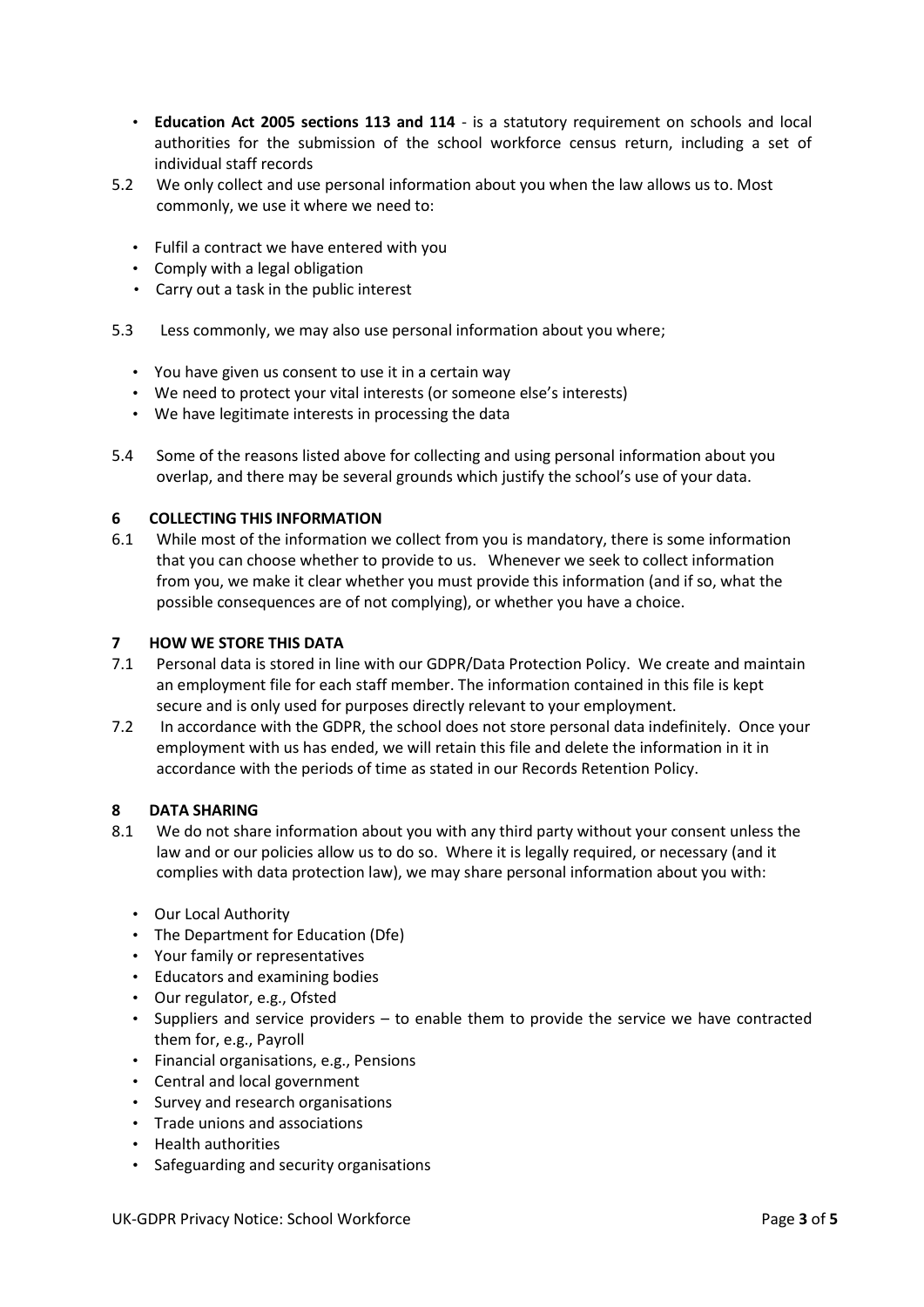- Health and social welfare organisations
- Professional advisers and consultants
- Charities and voluntary organisations
- Police forces, courts, tribunals
- Professional bodies
- Employment and recruitment agencies

## **9 Our Local Authority**

9.1 We are required to share information about our workforce members with our local authority (LA) under section 5 of the Education (Supply of Information about the School Workforce) (England) Regulations 2007 and amendments.

## **10 Department for Education (DfE)**

- 10.1 We share personal data with the Department for Education (DfE) on a statutory basis. This data sharing underpins workforce policy monitoring, evaluation, and links to school funding / expenditure and the assessment educational attainment.
- 10.2 We are required to share information about our school employees with our local authority (LA) and the Department for Education (DfE) under section 5 of the Education (Supply of Information about the School Workforce) (England) Regulations 2007 and amendments.

#### **11 Data collection requirements**

- 11.1 The DfE collects and processes personal data relating to those employed by schools (including Multi Academy Trusts) and local authorities that work in state funded schools (including all maintained schools, all academies and free schools and all special schools including Pupil Referral Units and Alternative Provision). All state funded schools are required to make a census submission because it is a statutory return under sections 113 and 114 of the Education Act 2005
- 11.2 To find out more about the data collection requirements placed on us by the Department for Education including the data that we share with them, go to <https://www.gov.uk/education/data-collection-and-censuses-for-schools.>
- 11.3 The department may share information about school employees with third parties who promote the education or well-being of children or the effective deployment of school staff in England by:
	- conducting research or analysis
	- producing statistics
	- providing information, advice or guidance
- 11.4 The department has robust processes in place to ensure that the confidentiality of personal data is maintained and there are stringent controls in place regarding access to it and its use. Decisions on whether the DfE releases personal data to third parties are subject to a strict approval process and based on a detailed assessment of:
	- who is requesting the data?
	- the purpose for which it is required
	- the level and sensitivity of data requested; and
	- the arrangements in place to securely store and handle the data